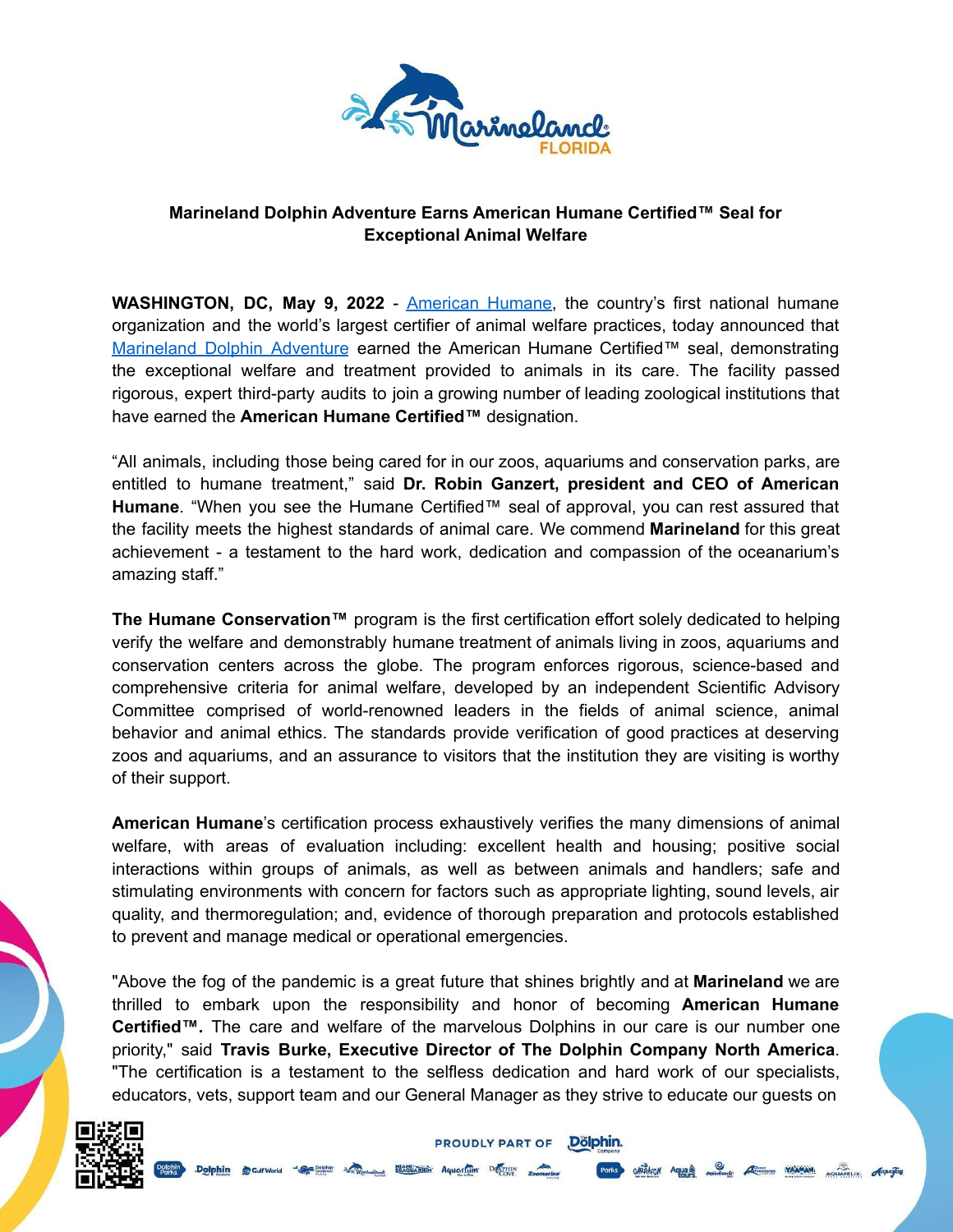

a daily basis and share the wonders of the marine world. Becoming **American Humane Certified™** reflects the commitment we have, throughout our organization, to ensure the animals in our care are provided the best care and welfare possible. This certification is a vital cornerstone in supporting our strategic vision as a conservation-based aquarium dedicated to protecting species from extinction, educating the public, and exemplifying the highest levels of animal care and welfare. Being **Humane Certified™** is a testament to the hard work, dedication and compassion of our care professionals."

**Marineland Dolphin Adventure**, located in St. Augustine, Florida, is the world's first oceanarium, founded to foster the preservation and protection of marine life. Its mission is to utilize interactive education, enhanced by on-site research, to inspire visitors and new generations to value and respect marine mammals and their environment. The facility's interactive programs offer a unique way for people to come up close and personal with bottlenose dolphins and form a connection that will last a lifetime. Guests can also visit the resident sea turtles and sand tiger sharks.

###